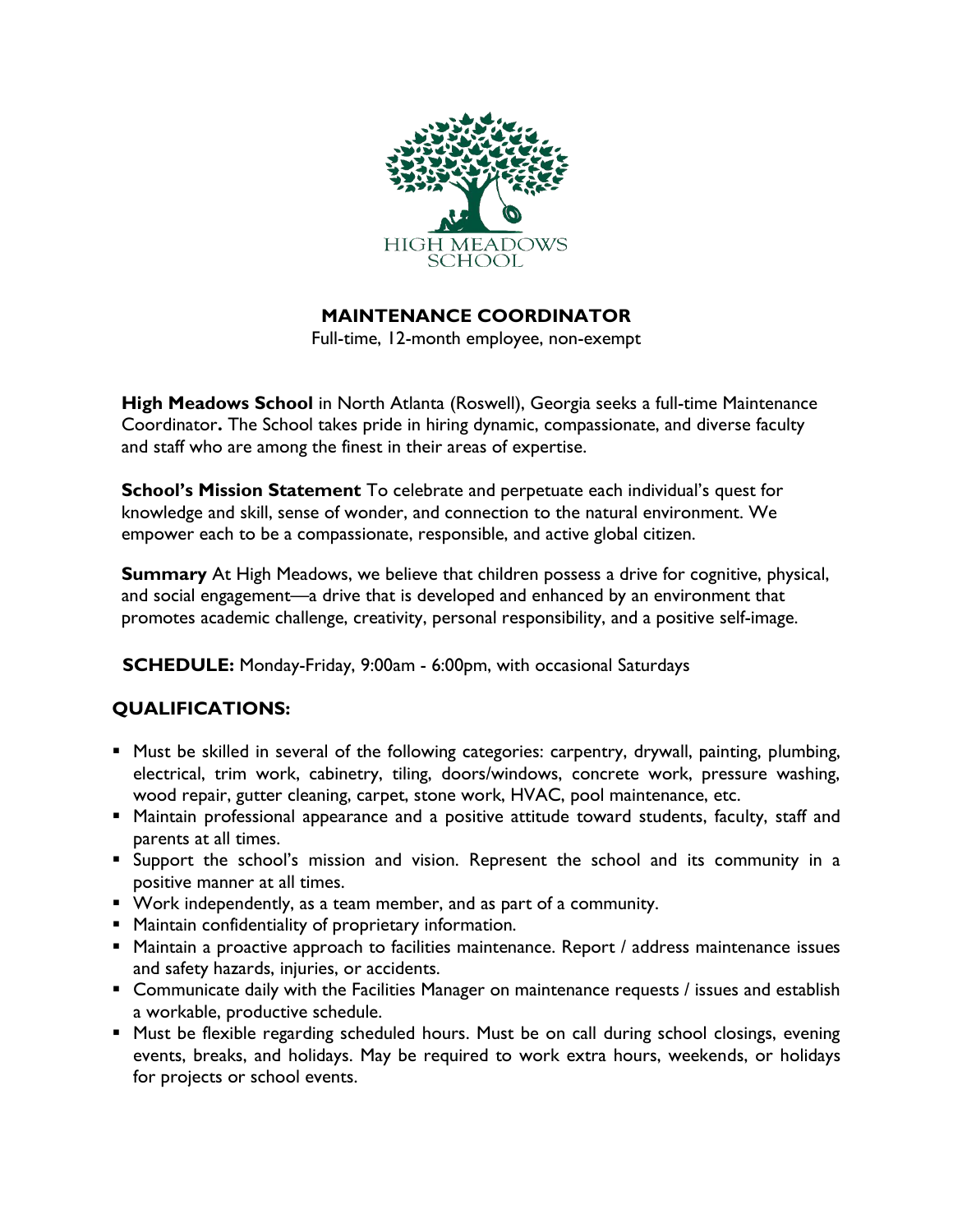#### **DUTIES AND RESPONSIBILITIES:**

Efficiently perform facilities and grounds maintenance including, but not limited to, the following:

- **Example 1** Light construction and repair of walls, roofs, floors, decks, railings, furniture, doors, windows, shelving, etc.
- Basic plumbing and electrical repairs / installation, including leaky fixtures, faucets, toilets, hose bibs, light fixtures, electrical appliances, etc.
- **E** Maintain landscape around campus, including mowing, raking, mulching, blowing, planting, weeding, trimming, irrigating, etc. as required. Inspect trees for dead limbs. Remove hazards or supervise third-party contractors.
- **E** Inspect playgrounds for safety hazards and make necessary repairs.
- Take initiative to paint or make repairs when necessary.
- **·** Prepare for work by third-party contractors, including cleaning, landscaping, and new construction.
- **•** Perform periodic inspections of facilities and grounds. Make recommendations to improve safety of buildings, grounds, and equipment, improve appearance, and reduce risk of danger or injury to persons using grounds and facilities.
- **E** Inventory, store, and rotate cleaning and paper supplies monthly.
- Close facilities each afternoon after teachers and staff departure. Turn off lights, lock doors, and check overall status of buildings / grounds.
- **E** Clean buildings, equipment, and grounds as needed.
- **E** Identify, prioritize, and respond efficiently in a timely manner to routine / non-routine maintenance tasks and requests.
- Set up and take down for school events and meetings, including chairs, tables, portable stage, PA system, projectors, etc.
- Assist teachers with year-start and year-end classroom transitions to and from camp.
- Maintain school vehicles in good operating condition.
- Assist with school safety drills, policies and procedures.
- Attend scheduled meetings as specified by Facilities Manager.
- **•** Perform other duties as assigned.

# **PHYSICAL REQUIREMENTS:**

- Able to perform manual labor for an extended period.
- **Effectively lift objects weighing up to 50 pounds.**
- Able to ascend ladders to work in high places.
- Operate powered / hand tools, vehicles, and equipment safely and efficiently.
- Occasionally work in tight quarters, such as attics / crawl spaces.
- Work outdoors in varying weather conditions.
- Able to carry, climb, crawl, kneel, push, reach, bend, stoop, work above head, and walk for extended periods.